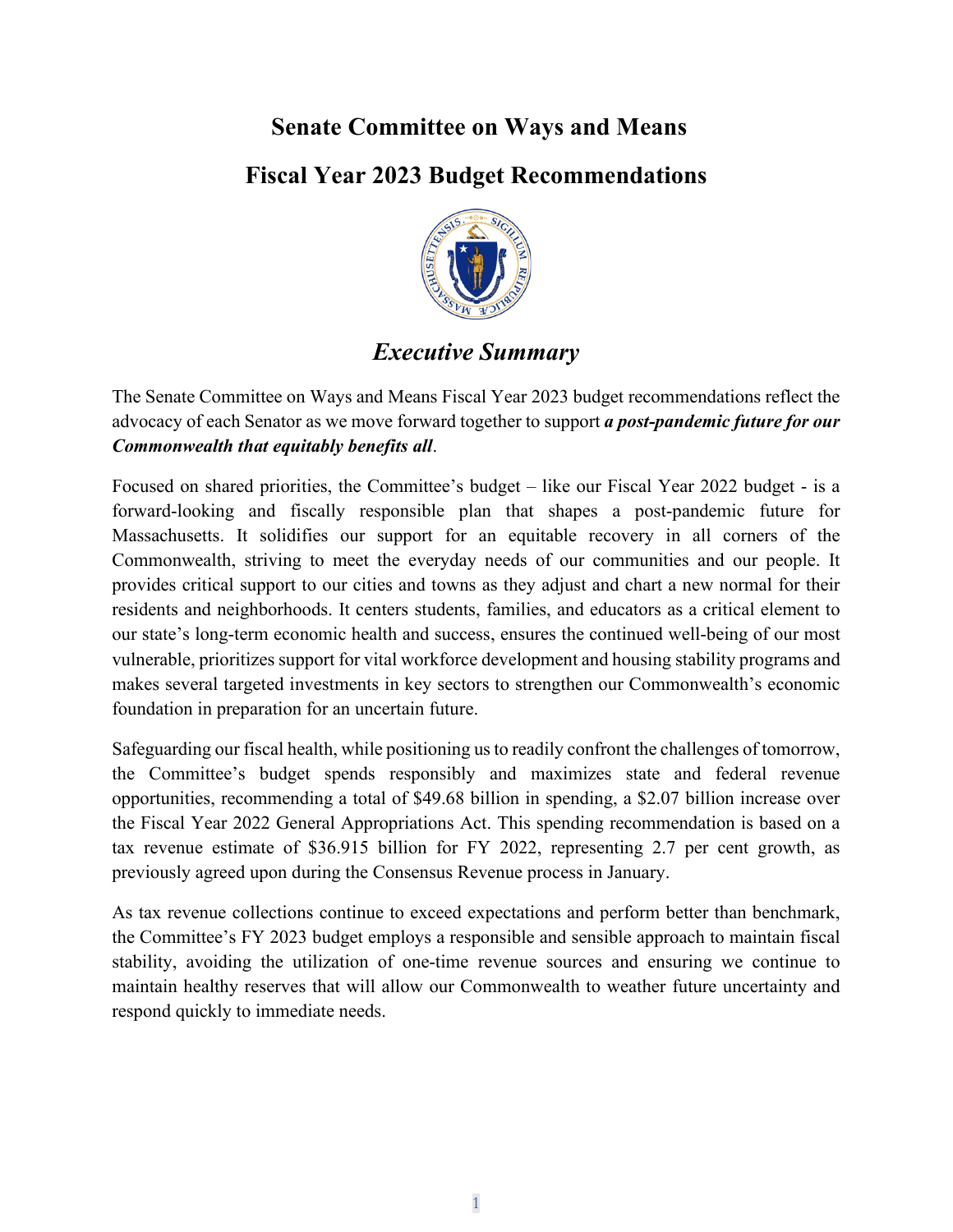#### **Education**

Supporting and expanding equitable access to high-quality education opportunities for students of all ages is just as important to our economic foundation as supporting improvements to local roads and bridges that get people to and from work. As we continue our recovery from the pandemic, the Committee's budget strives to make targeted investments in each education sector and ensures supports for students, families and educators remain a key Senate priority critical to shaping our post-pandemic future and driving our economy forward.

#### **Early Education and Care**

Throughout the pandemic, the Senate has prioritized investments in the early education and care sector that stabilize providers, support the early educator workforce, and maintain access to care for children and families. As we continue to recover, the Committee's budget seeks to build upon the funding commitments made in prior years and begin implementation of the immediate recommendations of the Special Legislative Early Education and Care Economic Review Commission.

The Senate Ways and Means Committee budget invests \$1.13 billion overall, including \$300M in new investments to support the early educator workforce and improve the accessibility and affordability of our high-quality early education and care programs. This forward-looking funding lays the groundwork for additional reforms of the early education and care system to ensure the long-term success and economic well-being of children, families, and the Commonwealth.

- \$368.1 million for Income-Eligible Childcare and \$325.5 million for Supportive and Temporary Assistance for Needy Families Childcare, providing critical services for families eligible for subsidized care. Additionally, the Senate budget requires payments to providers to be based on enrollment versus attendance to help ensure financial stability.
- \$250 million for the Commonwealth Cares for Children (C3) Stabilization Grants, which have proven successful at stabilizing the early education and care sector by supporting critical operational and workforce needs.
- \$25 million for a new Early Education & Care Infrastructure and Policy Reform Reserve to bolster the statewide system of care and assist families in navigating the early education landscape.
- \$25 million for the Center-Based Childcare Rate Reserve to increase reimbursement rates for subsidized care.
- \$17.5 million for the Healthy Families program, administered by the Children's Trust Fund, to provide family support and coaching for young, first-time parents.
- \$16.5 million for grants to Head Start programs to maintain access to early education services for low-income families.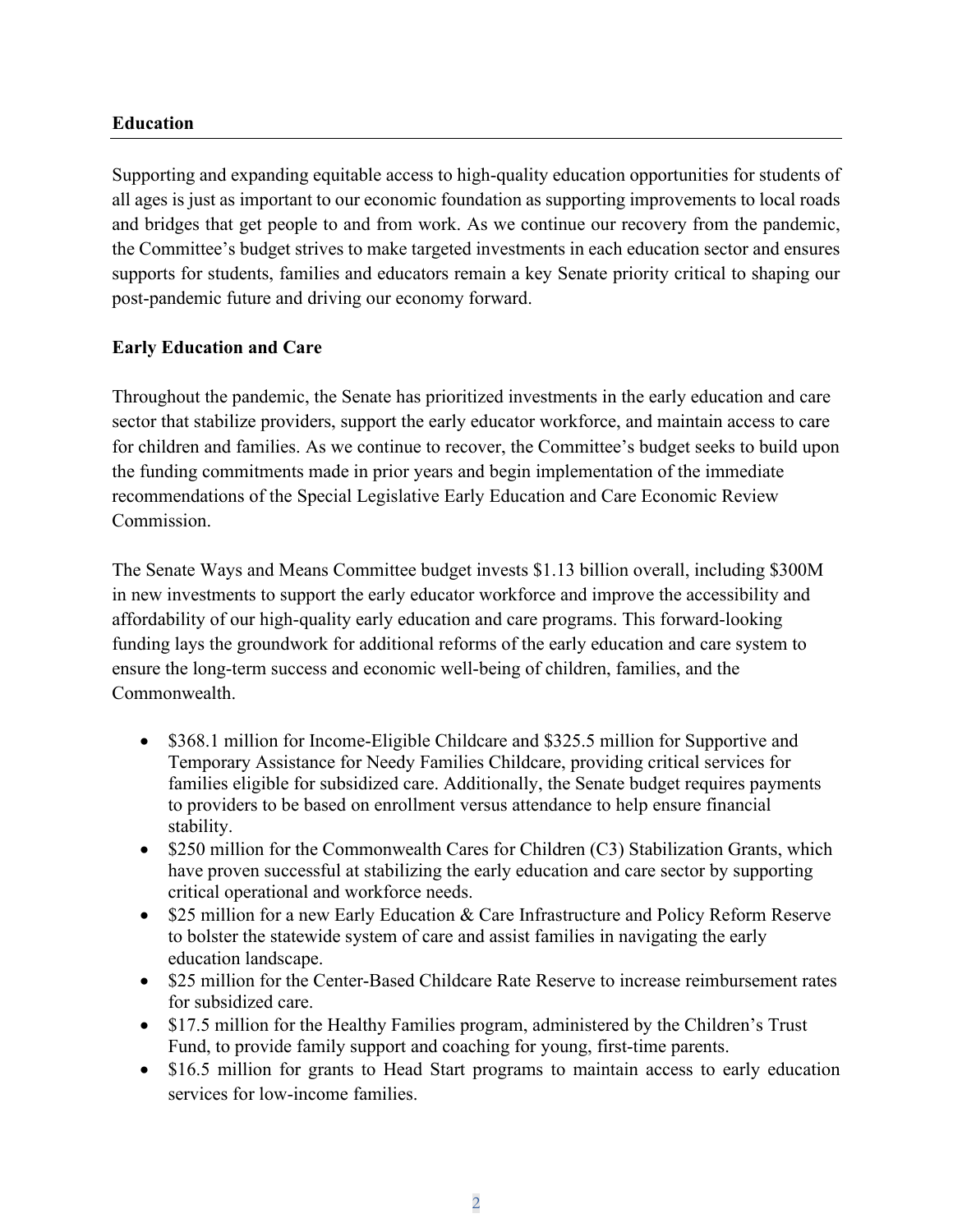- \$15 million for the Commonwealth Preschool Partnership Initiative to expand access to pre-kindergarten and preschool opportunities in underserved areas.
- \$12 million for Childcare Resource and Referral Centers to assist parents, childcare providers, employers, and community groups in navigating the state's early education and care landscape.
- \$3.5 million for grants to early education and care providers for childhood mental health consultation services.

## **Elementary and Secondary Education**

This budget continues the Senate's strong commitment to students and makes meaningful investments in elementary and secondary education, providing additional resources to help school districts across the state – urban, suburban, regional, vocational–technical, or rural – address the unique needs of their student populations.

*Chapter 70/Implementation of the Student Opportunity Act.* Consistent with our approach in the FY 2022 budget, the Senate once again steps up its commitment to fully implement the Student Opportunity Act (SOA). To that end, the Committee's budget fully funds the second year of the SOA to ensure we remain on schedule for full implementation by FY 2027.

With this budget, we fund Chapter 70 at its highest level ever at \$6 billion, an increase of \$495 million over FY 2022. This increased level of investment represents 2/6th implementation of SOA rates and maintains adequate support for school districts across the Commonwealth.

*School District Reimbursements.* The Committee's budget makes additional investments to support school districts with the costs of special education, charter school tuition, and regional school transportation. The Committee's budget provides \$435 million for the Special Education Circuit Breaker, reimbursing school districts for the high cost of educating students with disabilities at the statutorily required 75 per cent reimbursement rate and meeting the SOA obligation to begin reimbursing districts for the costs associated with out-of-district student transportation. This budget also includes \$243.8 million to reimburse school districts at 100 per cent for costs incurred when students leave to attend charter schools, and \$82.2 million for regional school transportation, representing an 85 per cent reimbursement rate.

- \$55 million for Adult Basic Education.
- \$27.9 million for the Metropolitan Council for Educational Opportunity (METCO) program.
- \$10 million for Early College Programs and \$9 million for Dual Enrollment, to provide high school students with the opportunity to take college courses prior to graduation.
- \$6 million for Social Emotional Learning Grants to help K-12 schools bolster social emotional learning supports for students**,** and \$1 million for the continuation of a pilot program to provide universal mental health screenings for K-12 students.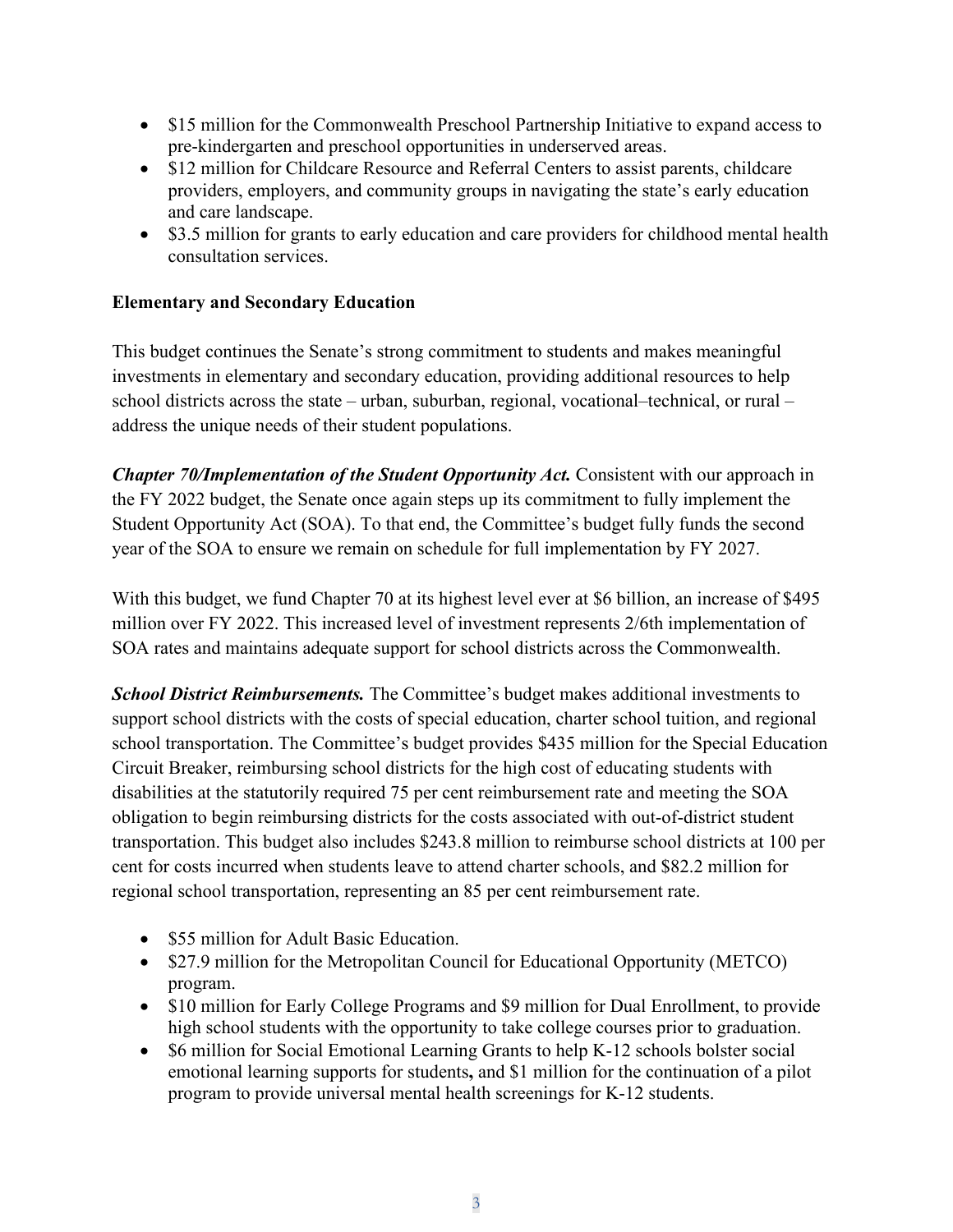- \$5 million for the 21<sup>st</sup> Century Education Trust Fund.
- \$4.8 million for Innovation Pathways to continue to connect students to trainings and post-secondary opportunities in the industry sector with a focus on STEM fields. This expansion of the program emphasizes the Committees priority to create equitable pathways for post-secondary opportunities for students across the Commonwealth.
- \$4 million for Rural School Aid.
- \$1.5 million for the Genocide Education Trust Fund to educate middle and high school students on the history of genocide and support implementation efforts of Chapter 98 of the Acts of 2021 (An Act Concerning Genocide Education).

## **Higher Education**

As a pillar of our Commonwealth's economic foundation, our public higher education institutions continue to recover, confront new challenges caused by the COVID-19 pandemic and build anew. To that end, this budget provides \$1.55 billion in investments to support for our state colleges and universities and provide quality, affordable public higher education for all.

- \$648 million for the University of Massachusetts, our world-class public research university system, including \$4M to increase student mental and behavioral health supports.
- \$335.9 million for the fifteen community colleges, including \$2 million for mental and behavioral health supports.
- \$326.8 million for the nine state universities, including \$2 million for mental and behavioral health support.
- \$175 million for the Scholarship Reserve, including an additional \$37.5 million for the MassGrant and MassGrant Plus programs and \$5 million for the Early Childhood Educators Scholarship.
- \$2.5 million for grants offered through the Massachusetts Inclusive Concurrent Enrollment Initiative to support high school students with intellectual disabilities ages 18–22 with access to higher education opportunities and \$1.5 million for the new Inclusive Concurrent Enrollment Initiative Trust Fund to support our public higher education institutions with implementing and providing access to inclusive learning opportunities for this diverse student population.

## *Inclusive Concurrent Enrollment*

The Committee's budget recognizes that for far too long, public higher education opportunities for students with disabilities, who deserve access to the same high-quality education as their peers, has been limited. As such, the Committee's budget centers equity in our public higher education system by expanding access to inclusive education opportunities for young adults with disabilities through the removal of existing barriers, codifying the Massachusetts Inclusive Concurrent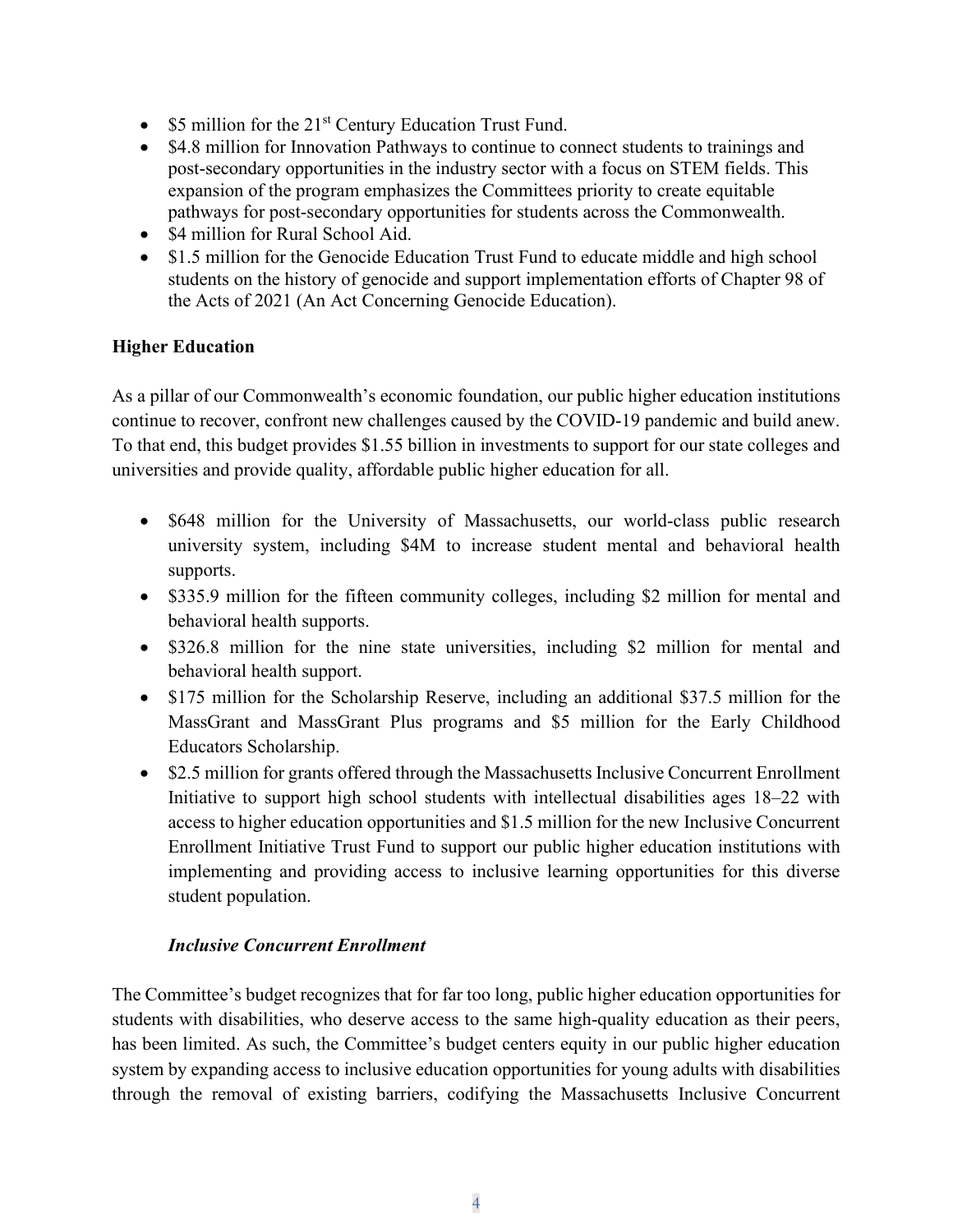Enrollment grant program, and dedicating additional resources for our partners in the public higher education system to implement and support inclusive learning options for this diverse student population.

## **Local and Regional Aid**

From Boston to North Adams, Framingham to Fall River, and everywhere in between, our Commonwealth consists of 351 unique cities and towns, all woven into the economic, social, and cultural fabric of our state. As such, the Committee's budget – in addition to the historic investment in traditional Chapter 70 education aid – provides significant resources, reflecting our unwavering commitment to strengthening the state-local partnership that touches all regions of our state.

*Unrestricted General Government Aid (UGGA).* The Committee's budget strengthens the statelocal partnership and provides certainty and predictability for cities and towns. It funds UGGA at \$1.23 billion, an increase of \$63 million over FY 2022. This increased level of investment provides our communities with needed local aid resources to deliver essential services that our constituents rely on and pursue a post-pandemic future for their residents.

*PILOT.* In addition to traditional sources of local aid like Chapter 70 and UGGA, the Committee's budget increases payments in lieu of taxes (PILOT) for state-owned land to \$45 million, a \$10 million increase over FY 2022. As a key sources of local aid, these increased investments recommended by the Committee maximize taxpayer support and provide timely assistance for our communities working to provide essential public services, ensure safe streets and neighborhoods, support local small businesses, and maintain local infrastructure.

- \$96.5 million for Regional Transit Authorities (RTAs) to uphold regional public transportation systems as a public good necessary to promoting productivity and opportunity among commuters, students, seniors, and people with disabilities and facilitating economic mobility. This includes \$2.5 million for the implementation of pilot programs for innovative fare reduction initiatives across the Commonwealth.
- \$36 million for libraries, including \$14.5 million for regional library local aid, \$16 million for municipal libraries and \$4.7 million for technology and automated resource networks.
- \$22 million for the Massachusetts Cultural Council to support local arts, culture, and creative economy initiatives.

#### **Health & Human Services**

Access to health care and the programs that keep our citizens safe is one of the most important components of the Commonwealth's ongoing recovery and critical to supporting and building a post-pandemic future that equitably benefits all. To that end, this budget makes targeted investments to strengthen our state's safety net and provides resources to ensure equitable access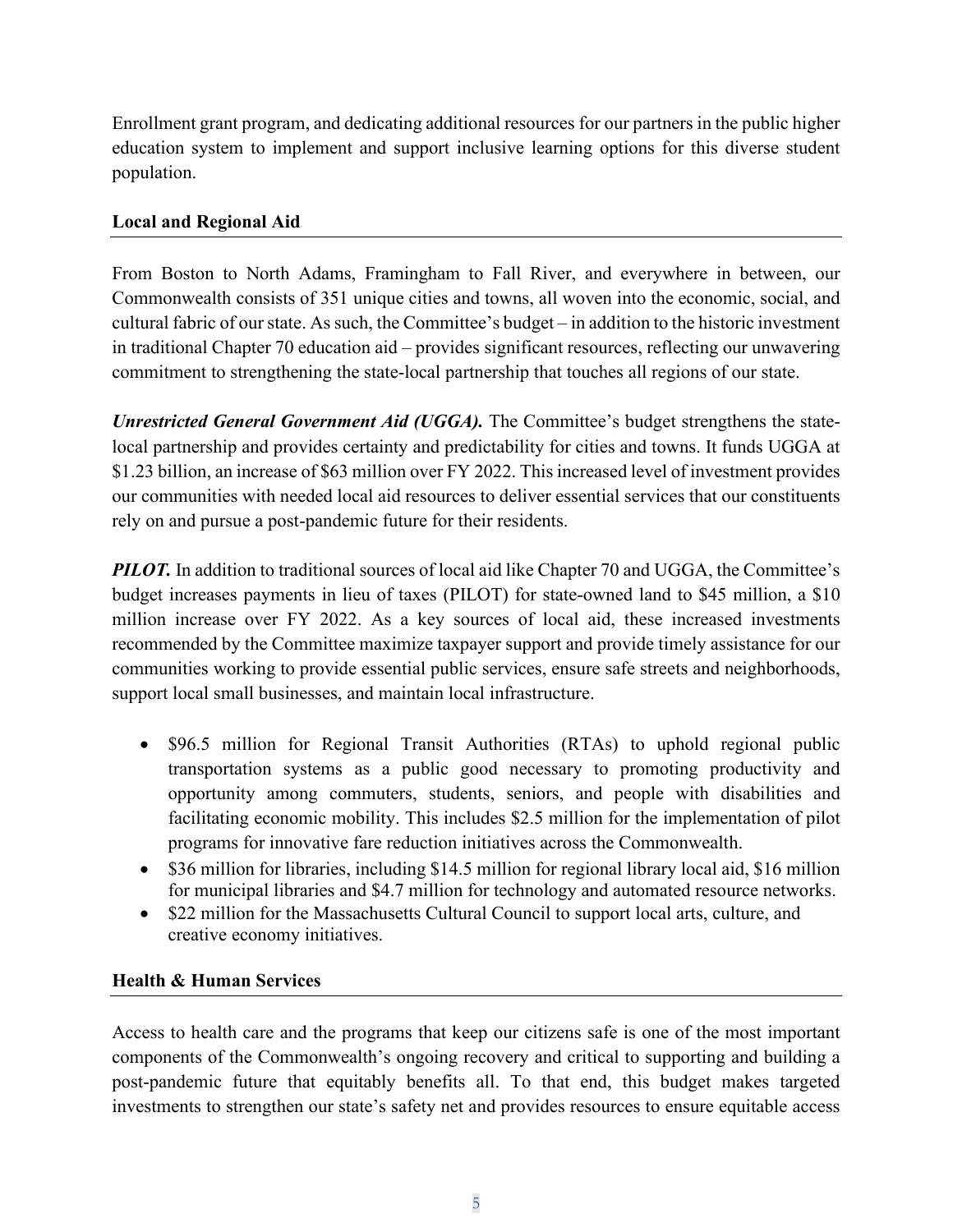to health care services essential to the overall well-being of our individuals, families, and most vulnerable populations.

# **MassHealth**

The Committee's budget funds MassHealth at a total of \$18.56 billion (\$7.19 billion net), providing over 2.1 million of our Commonwealth's children, seniors, and low-income residents access to comprehensive health care coverage.

- \$267.8 million for the Children's Behavioral Health Initiative, supporting a communitybased system of care, guaranteeing that children with MassHealth coverage receive the behavioral health services they need for success at home, in school and throughout life.
- \$75 million for nursing facility direct care staff and patient quality supports to continue investments for the nursing home industry.
- \$73.2 million to expand the Medicare Savings Program to 225 per cent of the federal poverty line.
- Annualizes the costs of fully restoring dental coverage for adults, which was originally included in the FY 2021 GAA.

# **Mental Health**

The Committee's budget recognizes that the last year has had a wide impact on mental health and prioritizes mental and behavioral health by investing nearly \$1 billion in mental health services and prevention programs, with a focus on ensuring continued access to comprehensive services and supports for adults and children.

- \$514.3 million for Adult Support Services, including assisted outpatient programming and comprehensive care coordination among health care providers.
- \$274.8 million for DMH hospital and community-based services, including a \$5 million contract for an additional 30 continuing care beds at a third-party facility.
- \$111.8 million for children's mental health services, including \$3.9 million for the Massachusetts Child Psychiatric Access Program (MCPAP) and MCPAP for Moms to address mental health needs of pregnant and postpartum women.
- \$20 million to recapitalize the Behavioral Health, Access, Outreach and Support Trust Fund to support targeted behavioral health initiatives.
- \$12.7 million for the Forensic Services Program, which increases funds for mental health assessments and consultations in juvenile court clinics by \$1.5 million.
- \$12.5 million in the Department of Housing and Community Development and \$7 million in DMH line items for housing vouchers for DMH clients to transition into housing and community-based services.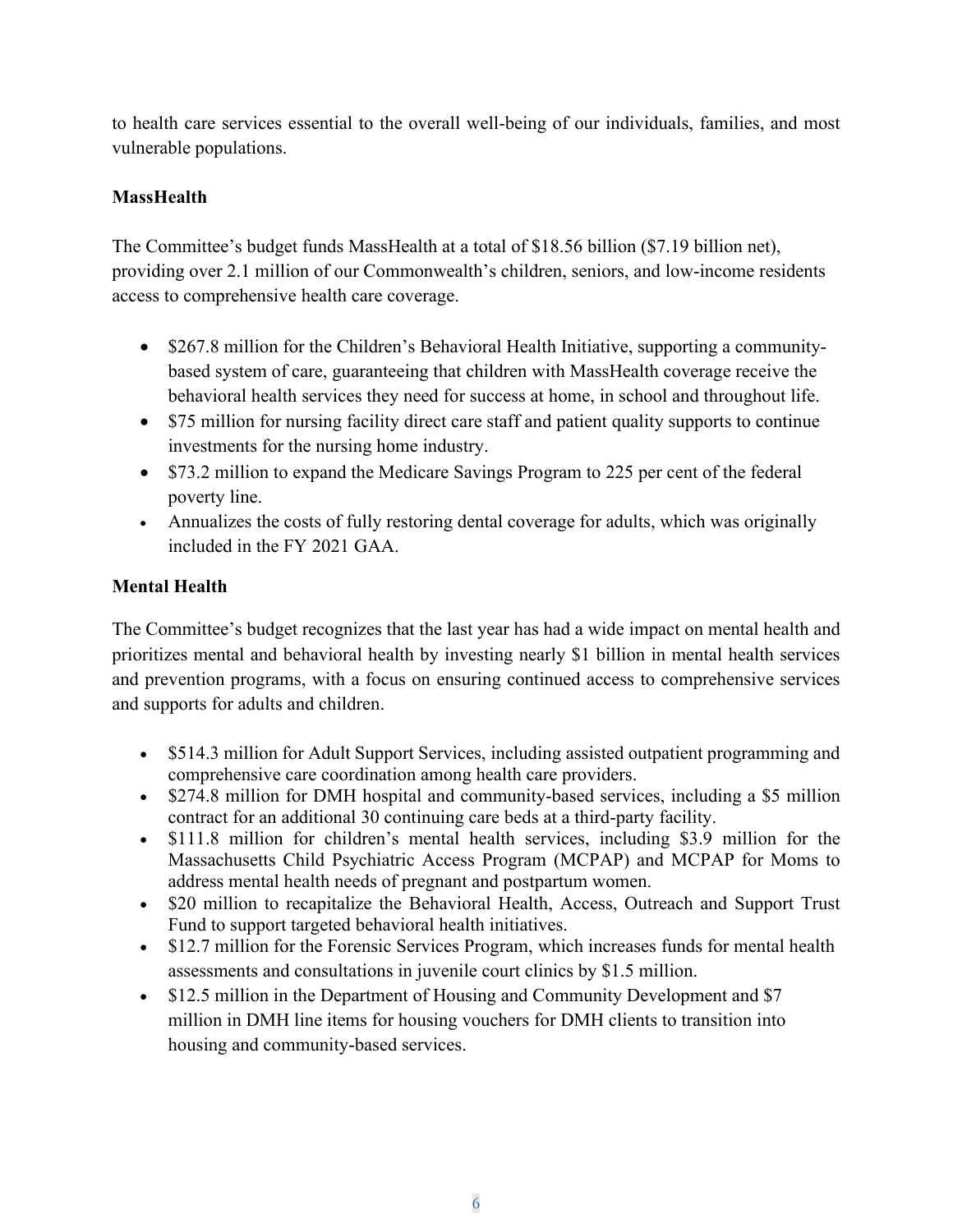- \$10 million for emergency department diversion initiatives for children, adolescents, and adults.
- \$8 million for student behavioral health services at the University of Massachusetts, state universities and community colleges.
- \$7 million to expand jail diversion initiatives to divert individuals with mental illness and substance use disorders from the criminal justice system and connect them with appropriate treatment.
- \$1 million investment to expand Safe Haven housing to end chronic homelessness for people with mental health conditions.

## **Public Health**

Ensuring and maintaining access to high quality public health services continues to be central to our state's ongoing recovery and integral to our long-term economic health and post-pandemic future. To that end, the Committee's budget invests \$876 million in public health programs and services, further reinforcing the Senate's efforts to support access to quality care essential to overall well-being of our citizens.

- \$56 million for domestic violence prevention services.
- \$40.4 million for early intervention services, to ensure supports are accessible and available to infants and young toddlers with developmental delays and disabilities, including funds to support health equity initiatives.
- \$35.2 million for HIV/AIDS treatment and prevention.
- \$190 million in DPH hospital operations to meet higher staffing costs and ensure sick individuals receive the care they require.
- \$19.8 million for school-based health programming and services.
- \$18 million for family and adolescent health, including \$7.8 million for comprehensive family planning services and \$6.7 million to enhance federal Title X family planning funding.
- \$14.7 million for family health services, including sexual and reproductive health counseling, education and clinical services for low-income adolescents and adults.
- \$15 million for grants to support local and regional boards of health.
- \$10 million for the Safe and Successful Youth Initiative, \$6.5 million for Youth At-Risk matching grants and \$2 million for youth violence prevention grants.
- \$8.3 million for maternal and child health, including pediatric palliative care services for terminally ill children and their families.
- \$7.9 million for the Sexual Assault Nurse Examiner (SANE) and pediatric SANE programs, providing safe and integrated services to protect children from abuse.
- \$7.9 million for suicide prevention and intervention, including \$650,000 for Samaritans Inc. and \$200,000 for the Call2Talk suicide prevention hotline.
- \$2.7 million for the Childhood Lead Poisoning and Prevention Trust Fund.
- \$2 million for grants for improvements in reproductive health access, infrastructure, and safety.

## **Substance Use Disorder Treatment**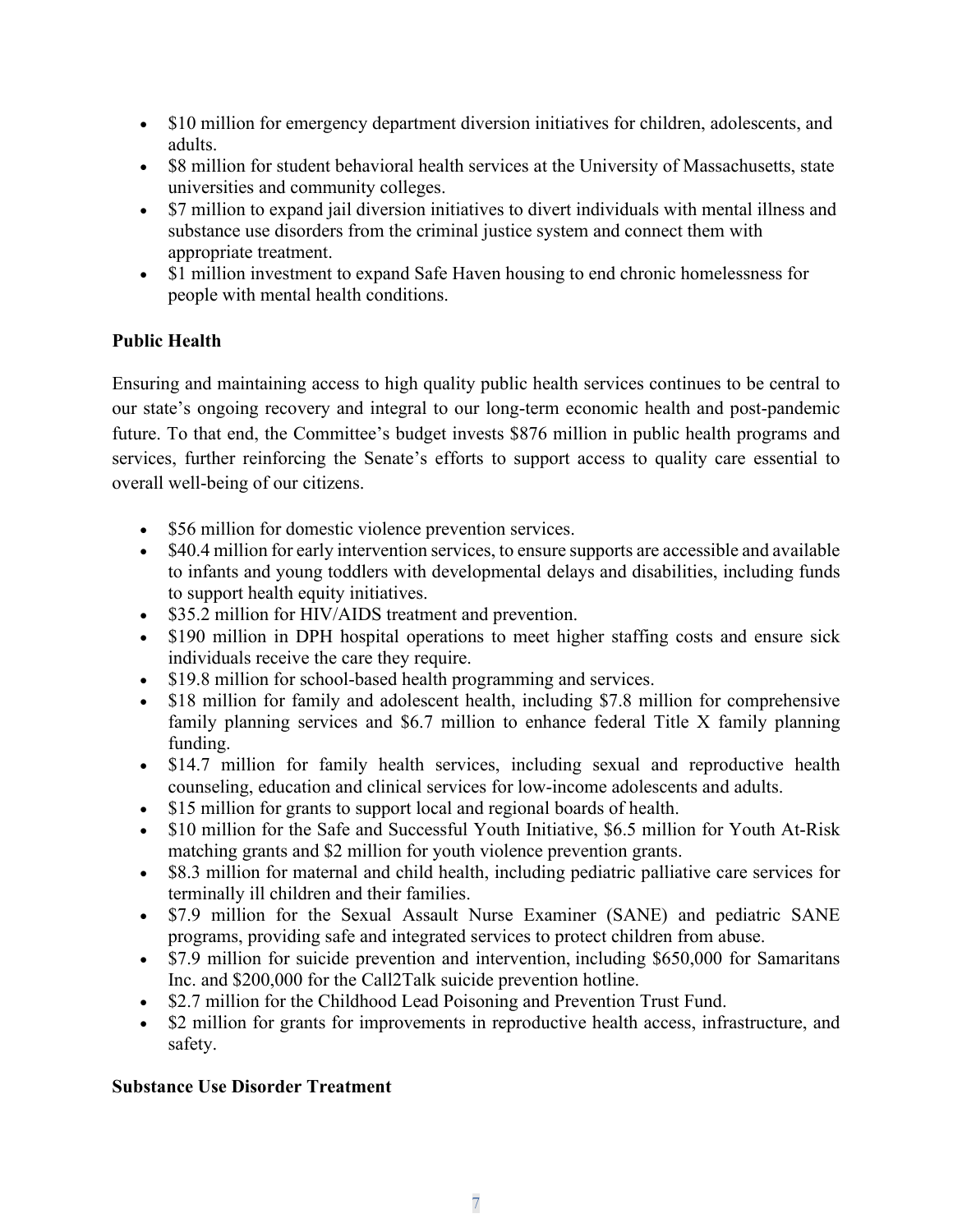In every corner of the Commonwealth, the scourge of substance abuse remains prevalent impacting families and their loved ones without prejudice. To continue our efforts to preserve access to care and services at this critical time, the Committee's budget invests \$209.3 million to support these individuals and their families through the continuum of substance use disorder treatment and intervention services.

- \$10 million for the expansion of low threshold housing to support homeless individuals affected by substance use disorder.
- \$10 million for additional family supportive housing programs in the Commonwealth to ensure families struggling with opioid use disorder have the shelter and care they need.
- \$7 million for ten new recovery centers to enhance geographic access to services.
- \$7 million for investments to address shortages in the addiction treatment workforce through outreach and recruitment efforts and support for continuing education.
- \$5 million for investments in the substance use disorder workforce, including training on medication management, medication-assisted treatment, and treatment of co-occurring disorders.
- \$3 million for the Massachusetts Access to Recovery to help individuals with opioid use disorder reenter the workforce.
- \$3 million for multi-disciplinary, team-based substance use treatment.
- \$3 million for technical assistance to providers working in communities of color to support equitable access to recovery in Massachusetts.
- \$2 million for case management and residential rehabilitation services to help individuals transition between levels of treatment and find support through each step of recovery.
- \$2 million for workforce recruitment in collaboration with educational institutions and vocational-technical high schools.
- \$1.5 million to ensure deaf and hard of hearing individuals and deaf-blind individuals have access to tailored substance use disorder services.
- \$100,000 to improve early intervention programming and care for newborns diagnosed with neonatal abstinence syndrome.

#### **People with Disabilities**

The Committee's budget invests over \$2.38 billion across a range of services and programs that assist and support people with intellectual and developmental disabilities. This ensures equal and fair access to opportunities for these individuals, who meaningfully contribute to our Commonwealth.

- More than \$260 million for the DDS Community Day and Work Program, which includes a \$7.4 million increase over the FY 2022 GAA and the balancing forward of FY 2022 funds to support staffing recovery.
- \$90.6 million for DDS to support respite and family services.
- \$84 million to fully fund Turning 22 services to help young people with disabilities transition to adulthood.
- \$42.3 million for specialized services for adults with autism, which will provide services to an additional 300 adults in FY 2023.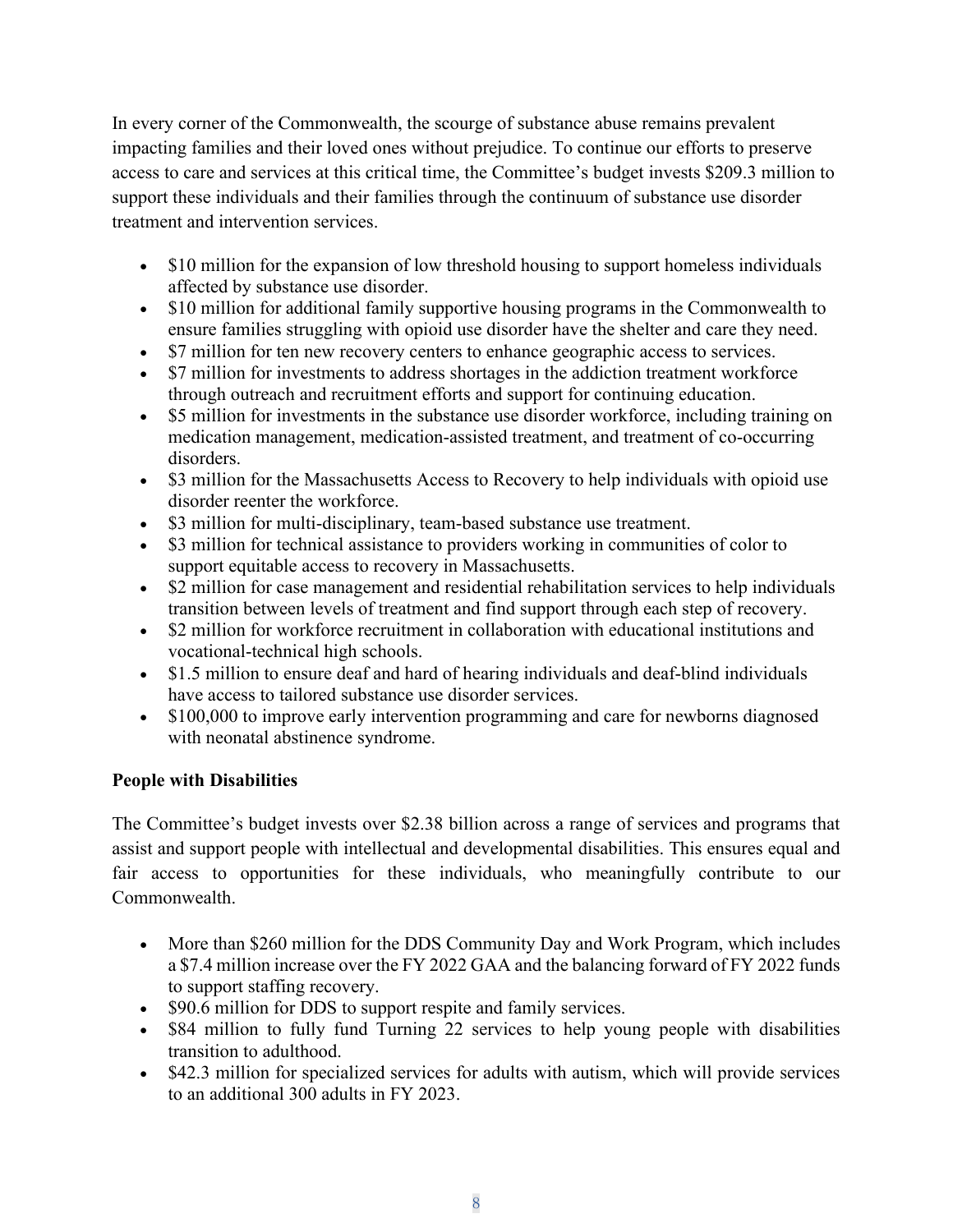- \$27.1 million for DDS Transportation services to ensure individuals can access services despite ongoing staffing shortages.
- \$27 million for the Massachusetts Commission for the Blind services.
- \$24.9 million for head injury treatment services.
- \$22.6 million for head injury treatment services.
- \$10.5 million for the Disabled Persons Protection Commission, including funding to support the caregiver abuse registry mandated by Nicky's Law.
- \$8.6 million for the Massachusetts Commission for the Deaf and Hard of Hearing.
- \$8.4 million for services for children with autism.
- \$8 million for the 11 independent living centers across the state providing networks of support to help individuals of all abilities access opportunities and build community.

## **Elder Affairs**

As we recover and build anew in our Commonwealth, we must continue to do all that we can to protect our senior population. To that end, the Committee's budget dedicates resources to support several programs and services that focus on ensuring our elders receive the necessary supports and home care to support their overall health and wellness.

- \$278.7 million in total for the elder home care program and case management, providing critical health and social services to help seniors remain in their homes.
- \$78.4 million for home care case management services to assist ASAPs in providing services to elders.
- \$42.8 million for the Protective Services Program to prevent elder abuse and neglect.
- \$22.4 million for grants to local Councils on Aging.
- \$12 million for Meals on Wheels and other nutrition programs for seniors.
- \$11 million in housing related programs for older adults receiving benefits through the Elder Homeless Placement, Congregate Housing and Supportive Housing programs.
- \$2.5 million for Geriatric Mental Health Services.
- \$1 million for the Serving the Health Insurance Needs of Everyone (SHINE) Program to assist all residents on Medicare with insurance information and counseling.

## **Veterans**

Reflective of our tireless commitment for veterans, the Committee's budget once again prioritizes our support for the brave men and women who have served valiantly to protect our way of life. As such, this budget makes investments to maintain our Commonwealth's leadership in veteran affairs, aiding those who deserve it and promoting access to quality services to meet the changing needs of our veteran population.

• \$68.2 million for veterans' benefits provided by municipalities, including cash, fuel and rent assistance, employment training and placement and health benefits.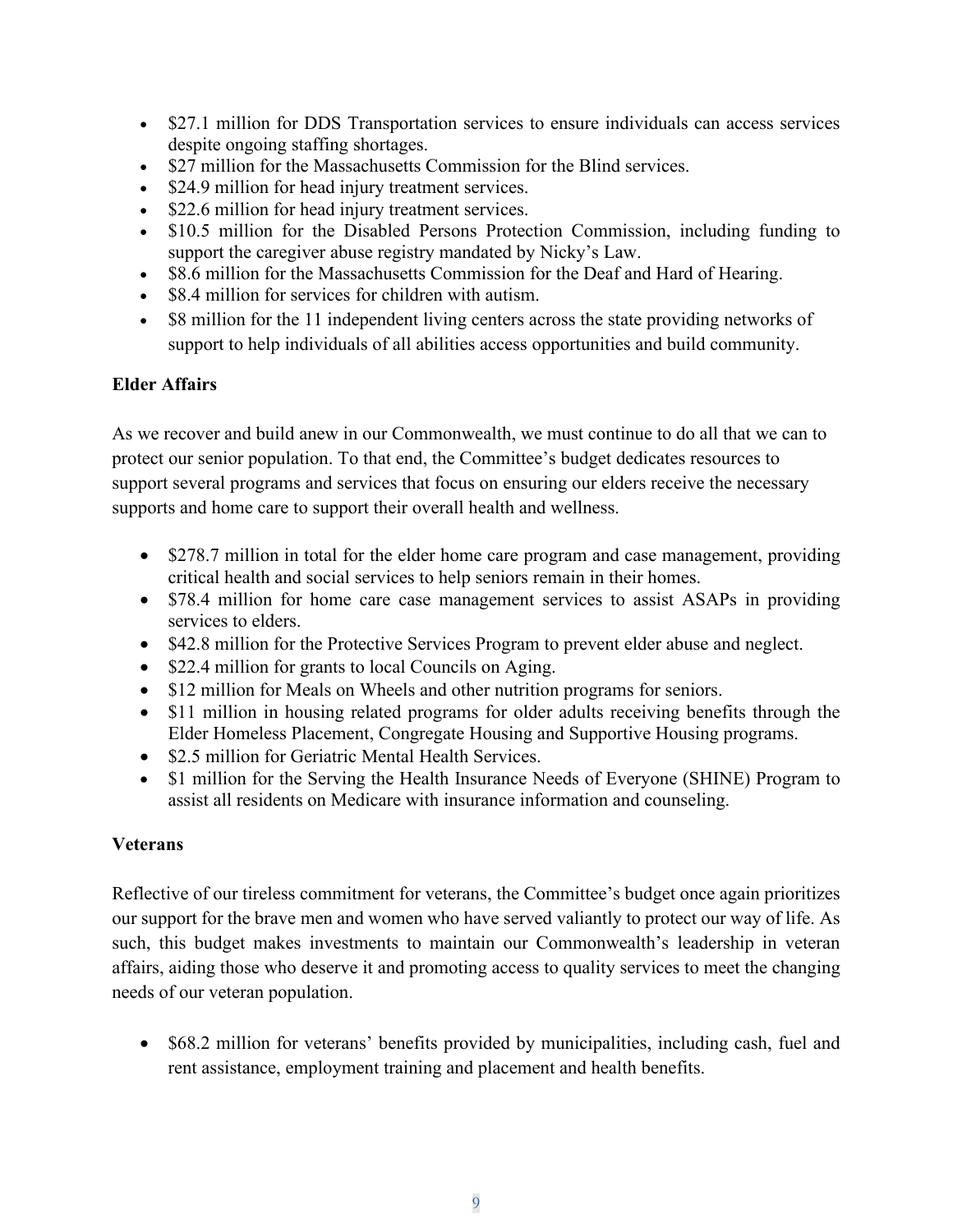- \$48.7 million for the Chelsea Soldiers' Home, including funds to finalize preparations of the new Community Living Center.
- \$28.4 million for the Holyoke Soldiers' Home.
- \$9.1 million for Veterans' Outreach Centers providing peer counseling, employment skills building and job search assistance, substance use disorder counseling and other services.
- \$2 million for veterans' mental and behavioral health services through the Home Base program.
- \$626,490 for outreach and services targeted to women veterans.

## **Support for Children and Working Families**

As we move forward together and work to support the health and wellbeing of our communities, we know that our children and families have been disproportionately impacted by the COVID-19 pandemic. To ensure we do not lost sight of this, the Committee's budget commits to continuing our long-standing support for this vulnerable population as we work to recover and build a postpandemic future for our Commonwealth that lifts our children and working families in need during this uncertain time.

## *TAFDC/EAEDC Benefits*

The Committee budget recognizes the importance of ensuring that public assistance levels are not undermined by inflation. To that end, the Committee's budget recommends continuing efforts to tackle "deep poverty" by providing a 10 per cent increase to Transitional Aid to Families with Dependent Children (TAFDC) and Emergency Aid to the Elderly, Disabled and Children (EAEDC) benefit levels compared to Fiscal Year 2022, ensuring families receive the economic supports they need to live, work, and provide stability for their children. Combined with the employment supports provided by the Department of Transitional Assistance, these rate increases will boost economic mobility and equip the Commonwealth with a better-trained workforce as we recover from the 2019 novel coronavirus.

#### *School Clothing Allowance*

The Committee acknowledges the high cost of living for working families with children in school. In response, the Committee's budget provides a \$400 per child clothing allowance for families receiving TAFDC benefits, a \$50 increase over the FY 2022 level. This benefit is dispensed in September and helps alleviate the financial burden of back-to-school costs on working families, while also ensuring that all students have new, weather-appropriate clothing heading into the fall and winter.

• \$356.6 million for Transitional Assistance to Families with Dependent Children (TAFDC) and \$140.7 million for Emergency Aid to Elderly, Disabled and Children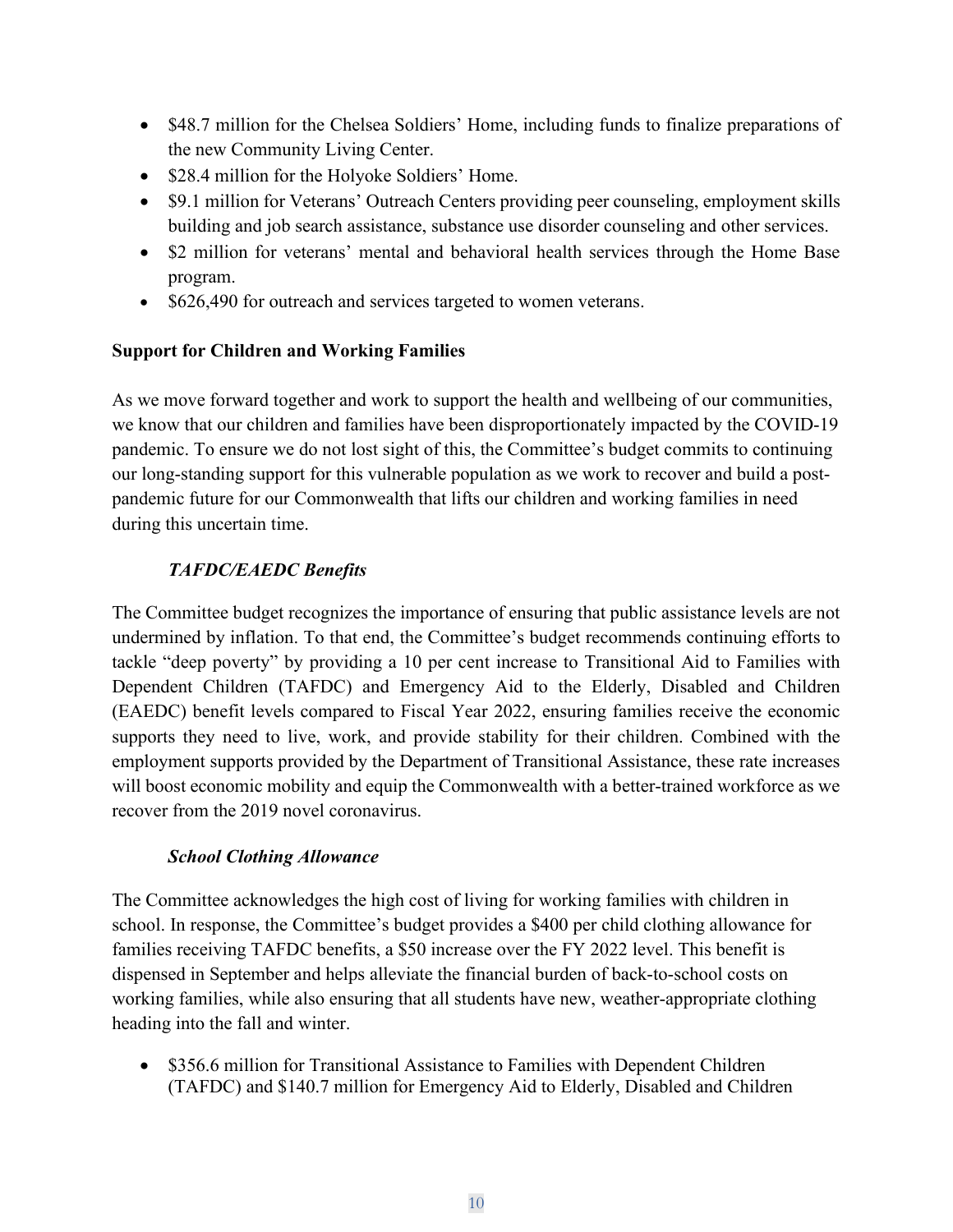(EAEDC) to provide the necessary support as caseloads increase, and continue the Deep Poverty increases.

- \$286.2 million for DCF Social Workers, supporting the Department's ongoing efforts to reduce caseloads for social workers.
- \$72.8 million for DCF family support and stabilization services.
- \$30.5 million for Emergency Food Assistance to ensure that citizens in need can navigate the historic levels of food insecurity caused by COVID-19.
- \$28.3 million for Family Resource Centers to grow and improve the mental health resources and programming available to families, including \$2.3 million for the Juvenile Court Mental Health Advocacy Project administered by Health Law Advocates, Inc.
- \$20 million for the Healthy Incentives Program, including \$8 million in funds carried forward from FY 2022, to ensure continued access to healthy food options for 90,000 SNAP households and support for local farmers.
- \$15.6 million for the DTA Employment Services Program to help low-income people move toward economic independence, including \$1.3 million for programs operated by the Office of Refugees and Immigrants and \$200,000 for the DTA Works Internship Program.
- \$14 million in grants to rest homes caring for Supplemental Security Income (SSI) and EAEDC recipients.
- \$9.5 million for DCF Lead Agencies to connect children with community-based services.
- \$5 million for the Secure Jobs Connect program, providing job placement resources and assistance for homeless individuals.
- \$4.4 million for the Office of the Child Advocate, including \$300,000 for the Transition Age Youth Pilot to provide housing support for children aging out of DCF care.
- \$3.5 million for the Center on Child Wellbeing and Trauma, providing trauma-informed training to professionals and organizations that work with children
- \$3 million for Children Advocacy Centers, including \$950,000 for the Massachusetts Children's Alliance and \$325,000 for the Department of Public Health to allocate among the centers to improve the critical supports available to children that have been neglected or sexually abused.
- \$3 million for the annual child's clothing allowance, which provides TAFDC families with \$400 per child to purchase clothes for the upcoming school year.
- \$1.6 million for Project Bread to support the Child Nutrition Outreach Program (CNOP) and the FoodSource Hotline.
- \$750,000 for the Foster Care Parents Campaign to recruit and support foster families.
- \$500,000 in the Supplemental Nutrition Assistance Program (SNAP) Employment and Training Transportation program, providing \$80 per month to cover transportation costs of SNAP clients participating in job training programs.

#### **Housing**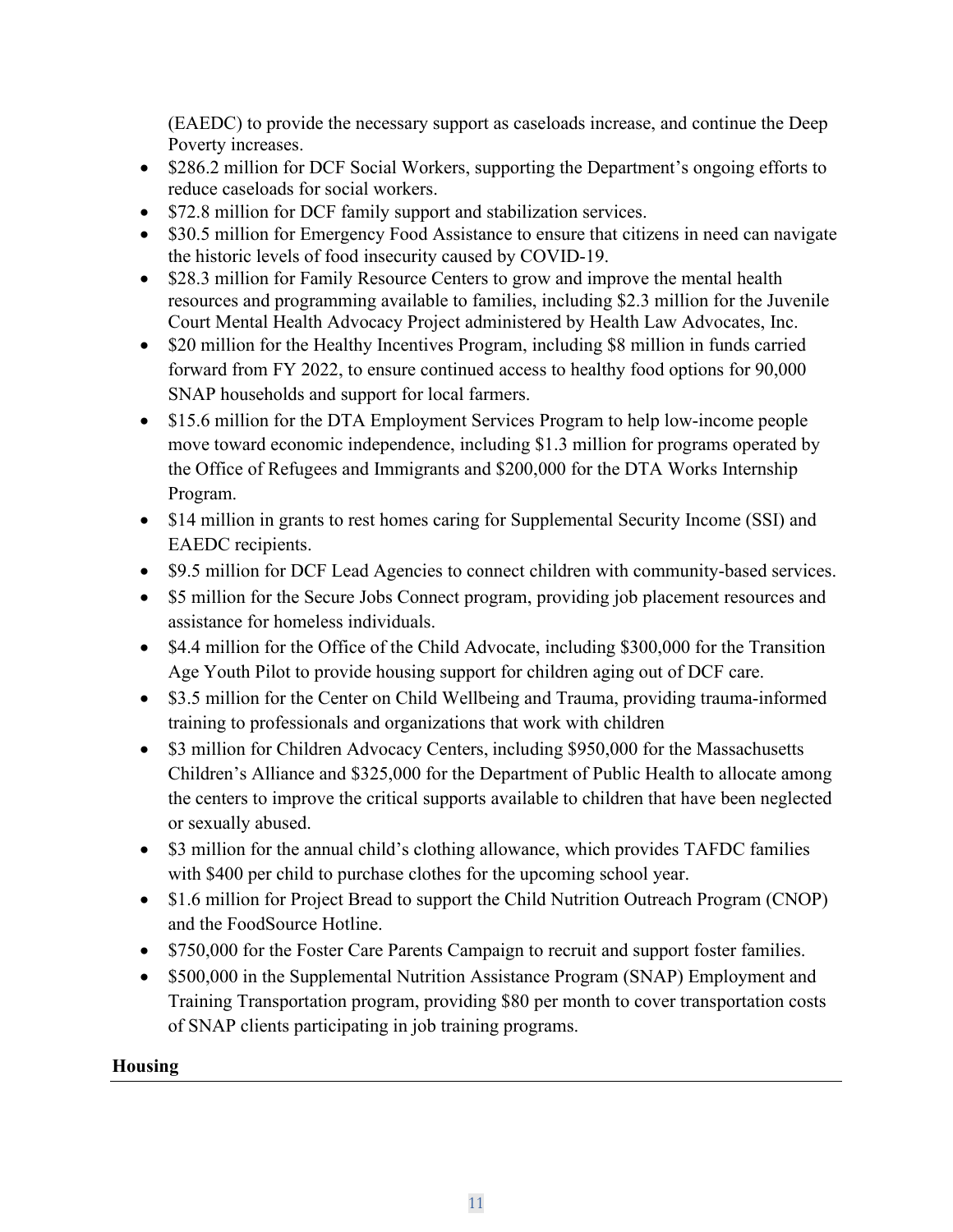Workers need housing and access to housing helps families seeking economic stability and security. Understanding that the COVID-19 pandemic has disproportionately impacted many over these last two years, the Committee's budget invests over \$850 million, increasing support for housing stability and homelessness assistance programs and maintaining critical relief for families and individuals in need.

- \$213.2 million for Emergency Assistance Family Shelters.
- \$210 million for Residential Assistance for Families in Transition (RAFT), including \$60M carried over from the March supplemental budget. To avoid a "Cliff Effect" and provide households with a transition from the federal Emergency Rental Assistance Program (ERAP), this budget recommends upholding the emergency level maximum amount of rental assistance that a household can receive of \$10,000 and allow eligible households facing a housing crisis to access both RAFT and HomeBASE.
- \$175 million for the Massachusetts Rental Voucher Program (MRVP), including \$20.7 million in funds carried forward from FY 2022, and recommend structural program changes that, starting January 1, 2023, will allow households to pay no more than 30% of their income for rent to receive rental vouchers for up to 110% of fair market value.
- \$92 million for assistance to local housing authorities.
- \$83.3 million for assistance for homeless individuals.
- \$56.9 million for the HomeBASE diversion and rapid re-housing programs, bolstering assistance under this program to 2 years with a per household maximum benefit of \$20,000.
- \$19.3 million for the Alternative Housing Voucher Program (AHVP) providing rental assistance to people with disabilities, including \$5.6 million in funds carried forward from FY 2022 and \$2.5 million for grants to improve or create accessible affordable housing units.
- \$8.5 million for assistance for unaccompanied homeless youth.
- \$8.2 million for the Housing Consumer Education Centers (HCECs).
- \$5 million for Resident Service Coordinators at local housing authorities.
- \$5 million for sponsored-based supportive permanent housing.
- \$3.9 million for the Home and Healthy for Good re-housing and supportive services program, including \$250,000 for homeless LGBTQQ youth.
- \$2.5 million for the Office of Public Collaboration to support housing dispute mediation efforts across the Commonwealth.
- \$1.8 million for the Tenancy Preservation Program.

#### **Economic Development and Workforce Training**

The economic and workforce development needs of every community, every region and every employer have been impacted by this pandemic, which has spared no one. As such, working to support the long-term economic health of our Commonwealth and shape a post-pandemic future that equitably benefits all people is a top priority on our to-do list. Playing to our strengths, the Committee's budget supports our workers, our economy and relies on the ingenuity and work ethic of the people who call Massachusetts home.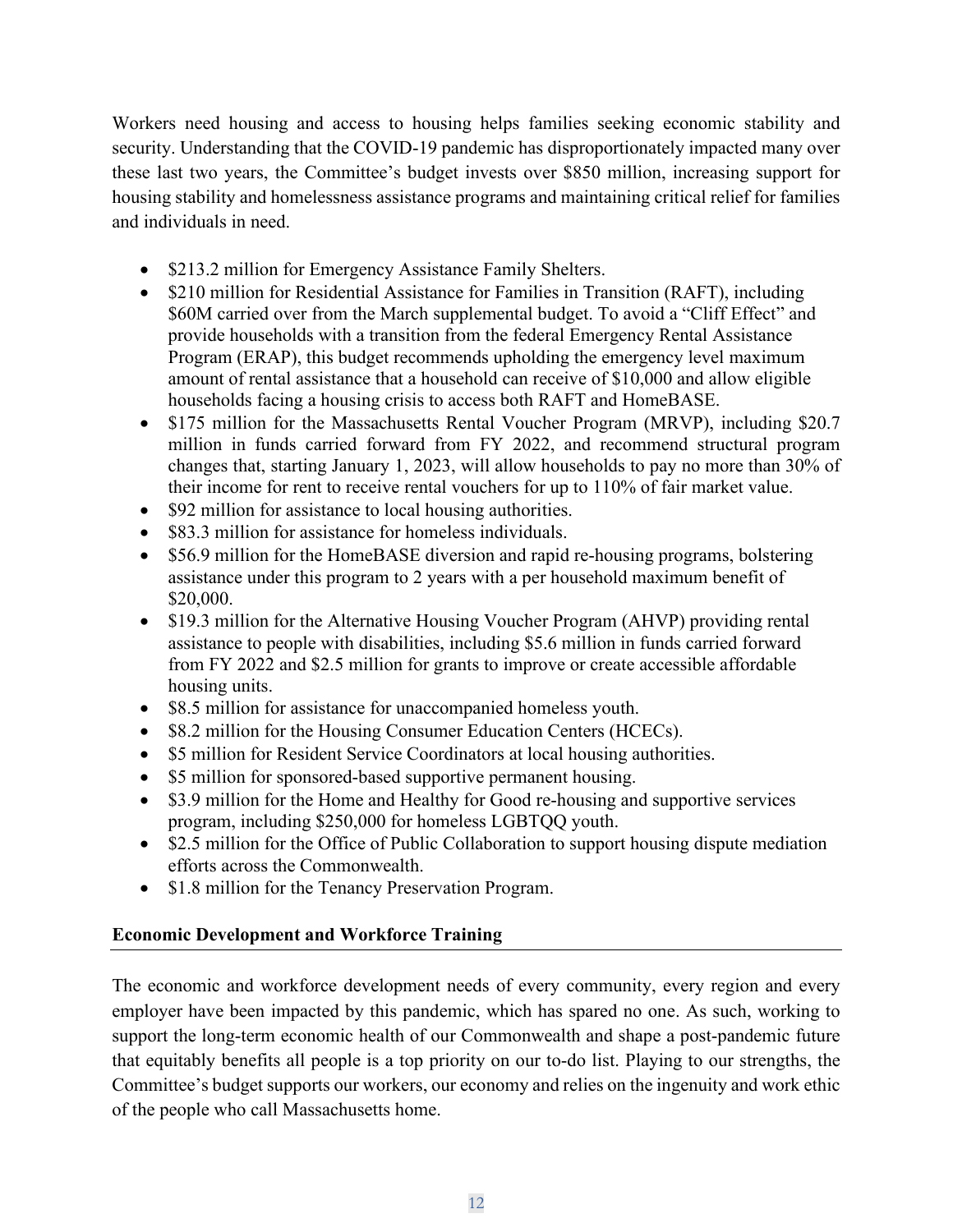- \$24 million for summer jobs and work-readiness training for at-risk youth through the YouthWorks program.
- \$20 million to invest in businesses in socially and economically disadvantaged communities, particularly those disproportionately impacted by the criminal justice system. This includes \$5 million in direct grants to businesses that focus on reaching markets made up of members of these communities.
- \$17 million for the Workforce Competitiveness Trust Fund to connect unemployed and under-employed workers with higher paying jobs.
- \$15.4 million for Career Technical Institutes to increase our skilled worker population and provide residents access to career technical training opportunities.
- \$10 million for One-Stop Career Centers.
- \$7.5 million for grants to community foundations to provide emergency economic relief to historically underserved populations across the Commonwealth.
- \$7 million for Small Business Technical Assistance grants.
- \$2.5 million for the Massachusetts Technology Collaborative Innovation Institute.
- \$2.5 million for the Advanced Manufacturing Program.
- \$2.5 million for the Massachusetts Cybersecurity Innovation Fund, including \$1.5 million to continue partnerships with community colleges and state universities to provide cybersecurity workforce training to students and cybersecurity services to municipalities, non-profits, and small businesses.
- \$2 million for the Massachusetts Manufacturing Extension Partnership.
- \$2 million for Regional Economic Development Organizations.
- \$1.3 million for microlending grants to support small businesses
- \$1 million for employment programs for young adults with disabilities.

#### **Environment**

Fighting the omnipresent threat of climate change, preserving our environment, protecting clean air and water, conserving our natural resources, and securing our clean energy future continue to be a hallmark priority for the Senate and for the continued well-being of our Commonwealth. To that end, the Committee's budget invests \$362.4 million to protect our public lands, parks, and environmental resources.

- \$124.6 million for the Department of Conservation and Recreation to support the Commonwealth's state parks system and the need for socially distant outdoor leisure.
- \$76.5 million for the Department of Environmental Protection to steward the Commonwealth's air, land, and waterways.
- \$40.6 million for the Department of Agricultural Resources to promote the Commonwealth's food security and local food economy.
- \$21 million for the Department of Public Utilities to ensure proper pipeline and utility safety.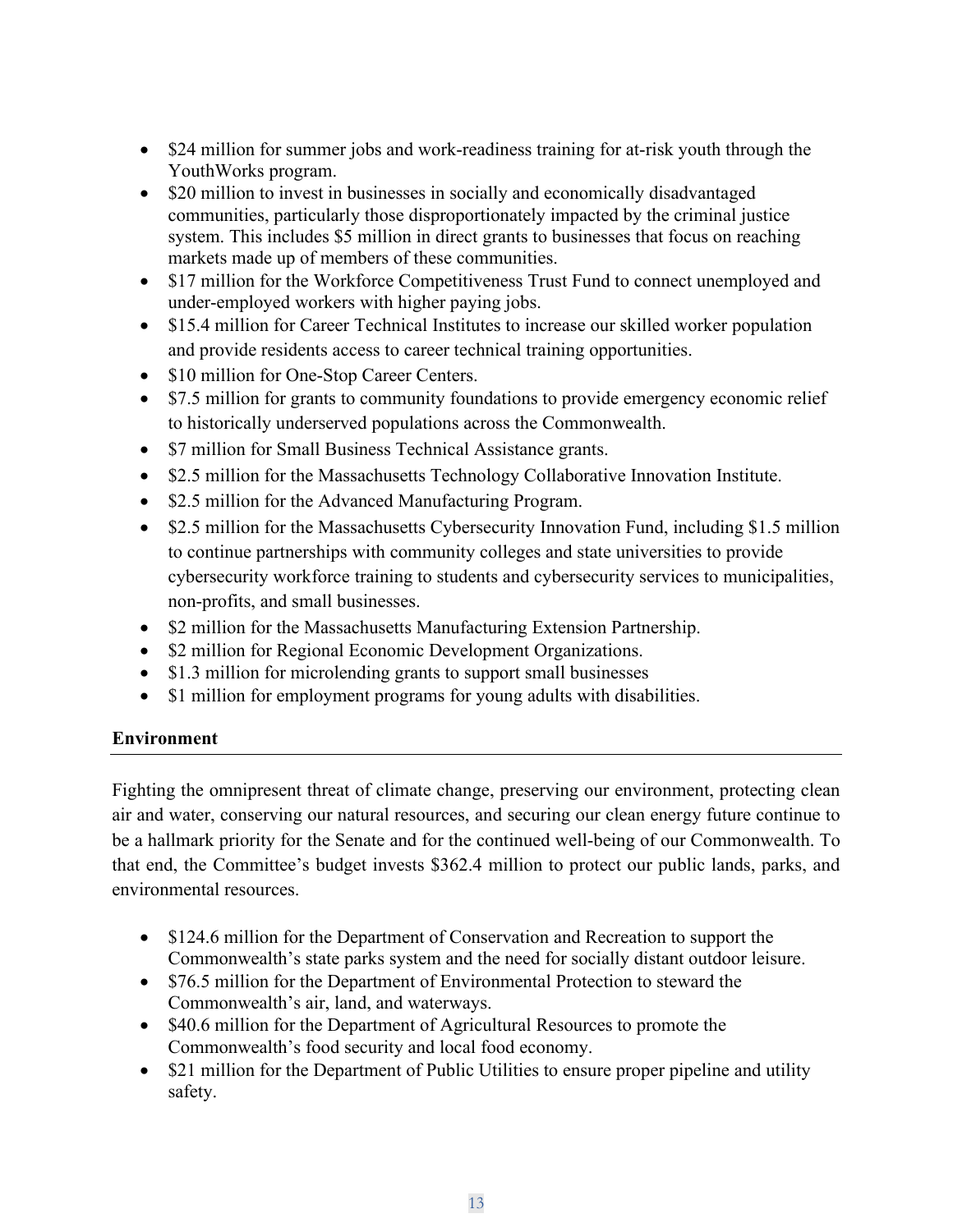- \$5 million for climate change adaptation and preparedness programs to enhance resilience and to address the mounting threat of climate change.
- \$4 million for the Division of Ecological Restoration to protect the Commonwealth's rivers, wetlands, and watersheds.
- \$600,000 to hire personnel across the Executive Office of Energy and Environmental Affairs to continue implementation of *An Act Creating a Next-Generation Roadmap for Massachusetts Climate Policy* (Chapter 8 of the Acts of 2021).

#### **Judiciary – Racial Justice and Reinvestment**

#### **Judiciary**

The Committee's budget recognizes that fair and equal treatment under the law is a bedrock principle of our democracy and strives to make investments to advance systemic change within the Commonwealth's justice system. It supports and invests in programs that aim to support the underpinnings of equal justice and fair treatment, while ensuring individuals are provided opportunities to access pathways to transition back into the community as socially responsible, law-abiding citizens.

- \$836.7 million for the Trial Court system, including \$1.3 million for an Alternative Dispute Resolution and online dispute resolution program, \$12.1 million for the Housing Court to serve all residents of the Commonwealth, \$1.1 million for Mental Health Clinicians within the Trial Court, and funding for other critical initiatives improving access to justice.
- \$316.7 million for the Committee for Public Counsel Services. This appropriation level provides full funding to fulfill implementation of increase compensation rates of private bar advocates, ensuring that access to quality legal representation across the Commonwealth.
- \$177.5 million for the Office of Probation.
- \$40 million for the Massachusetts Legal Assistance Corporation.
- \$2.6 million for Prisoners' Legal Services.
- \$2.5 million for the Mental Health Legal Advisors Committee.

#### **Justice Reinvestment and Recidivism Reduction**

Whether it has been reforming our state's criminal justice system or increasing accountability and transparency in law enforcement, the Committee's budget invests over \$217 million in resources across judicial, economic development, public health, and public safety agencies to support communities disproportionately impacted by the criminal justice system.

- \$157.8 million for District Attorney's offices across the state.
- \$15 million for the provision of medication-assisted treatment for people incarcerated at DOC facilities and houses of correction with opioid use disorder.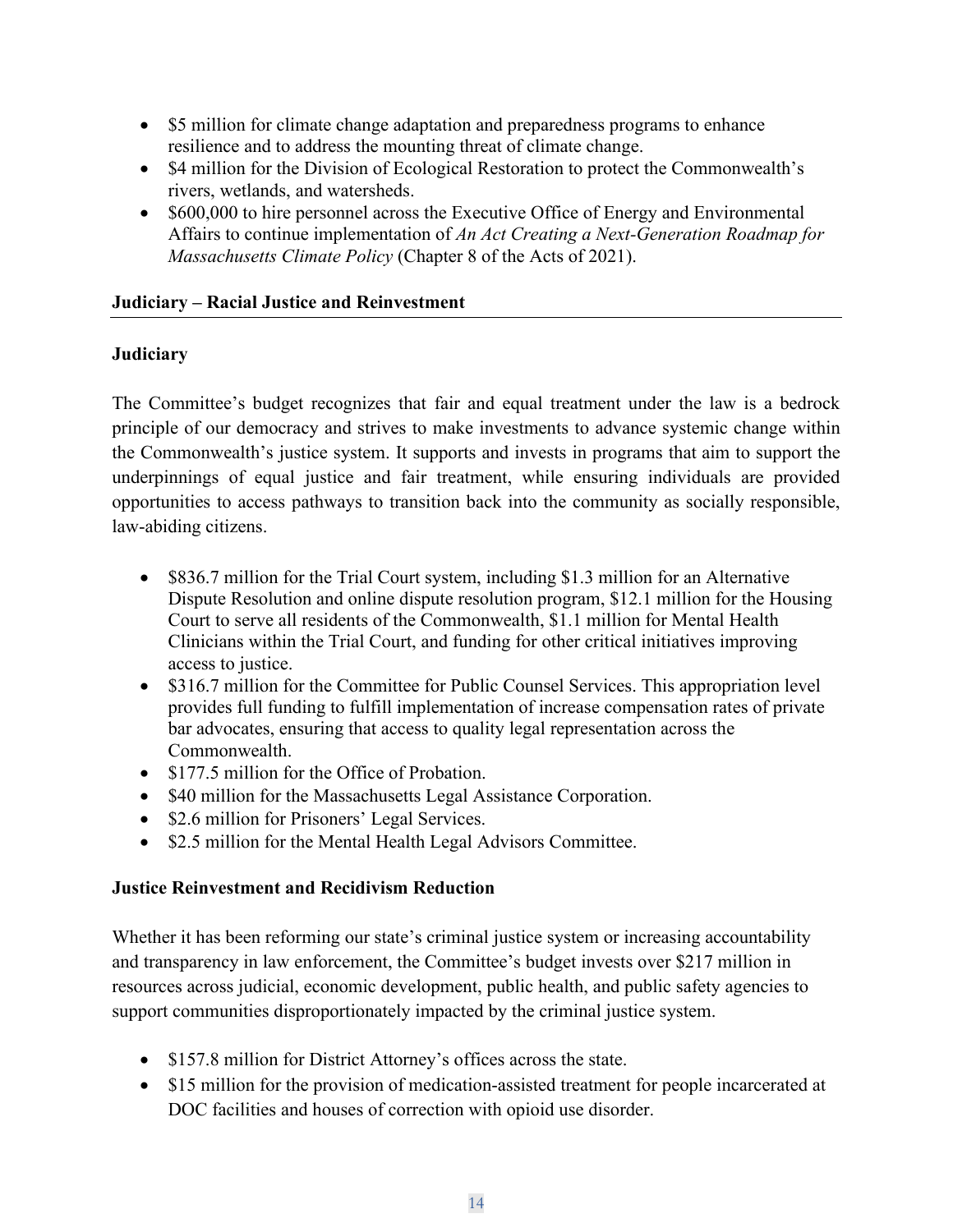- \$13.1 million for a grant program to provide community-based residential re-entry services.
- \$6 million for the continuation of an emerging adult reentry program to help reduce recidivism among our younger resident populations.
- \$5.1 million to expand a pilot collaboration between MassHealth, the Judiciary, DOC, and the Sheriffs to provide behavioral health support to justice-involved individuals in their communities.
- \$5 million for the POST Commission, four other small police reform related commissions, and a police reform reserve.
- \$4.8 million for expanded behavioral health treatment at DOC facilities.
- \$2.8 million for DOC's recidivism reduction programming.
- \$2.5 million for a matching funds grant program to assist communities making public health-oriented adjustments to their public safety systems, including targeted reforms such as jail diversion programs, de-escalation training, and hiring behavioral health staff.
- \$2.3 million to expand a transitional youth early intervention probation pilot to provide recidivism reduction programming to high-risk or high-need youth.
- \$2 million to support the Ralph Gants Reentry Services Program.
- \$1.5 million for the Massachusetts Offender Recidivism Reduction Program.
- \$499,950 for diversion programs in the district attorneys' offices.
- \$345,000 to expand behavioral health programs at houses of correction.
- \$238,000 for the Massachusetts Community Justice Project to enhance collaboration among local partners and divert individuals living with mental health or addiction from the criminal justice system.

#### **Public Safety**

Our first responders, local police and fire departments have difficult jobs that require them to go above and beyond to serve our communities, while putting their lives on the line every time they go to work. To that end, the Committee's budget makes targeted investments to support those who serve our communities and place the public's safety first and foremost across our Commonwealth.

- \$690.1 million for the Sheriffs' offices across the state.
- \$441.7 million for the State Police.
- \$34.9 million for the Department of Fire Services, including \$2 million for the Student Awareness Fire Education program and \$500,000 for Critical Incident Stress Management programs.
- \$21.9 million for the Massachusetts Alcohol and Substance Abuse Center to provide education, treatment and re-entry planning for people who are incarcerated and civilly committed males.
- \$12.3 million for the Shannon Grants gang violence prevention and intervention program.
- \$11.6 million for the Municipal Police Training Committee, including new funding to support training for part-time or reserve officers.